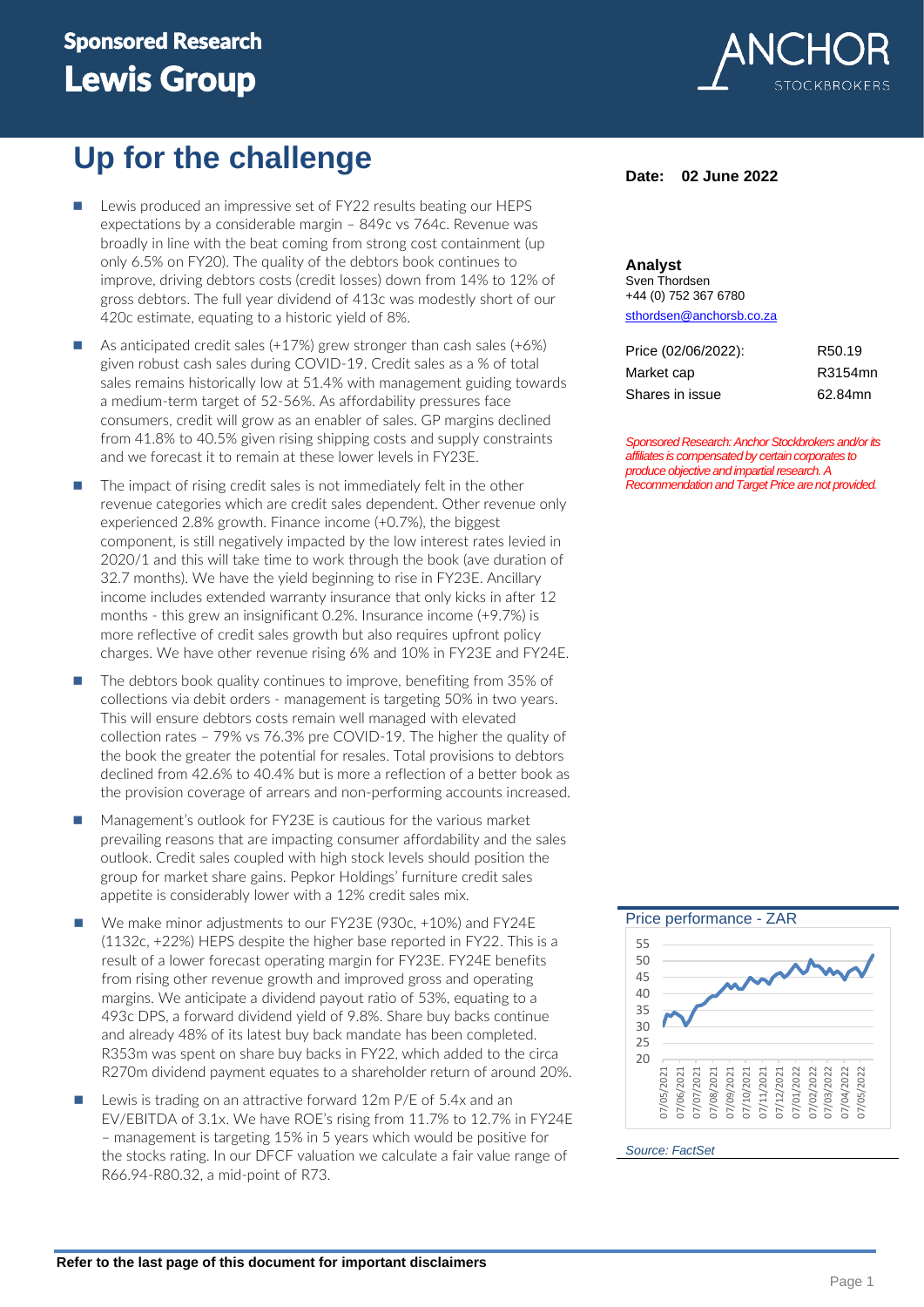## **Figure 1 Financial summary**

| <b>Year Ending</b>                | FY2019  | FY2020<br>A | FY2021<br>A | FY2022<br>А | <b>FY2023</b><br>F | <b>FY2024</b><br>F | <b>FY2025</b><br>F |
|-----------------------------------|---------|-------------|-------------|-------------|--------------------|--------------------|--------------------|
|                                   |         |             |             |             |                    |                    |                    |
| <b>Income Statement</b>           |         |             |             |             |                    |                    |                    |
| <b>Merchandise Sales</b>          | 3,520   | 3,686       | 3,931       | 4,383       | 4,778              | 5,187              | 5,638              |
| Sales growth (%)                  | 22.9%   | 4.7%        | 6.7%        | 11.5%       | 9.0%               | 8.6%               | 8.7%               |
| Gross profit                      | 1,451   | 1,512       | 1,642       | 1,775       | 1,935              | 2,127              | 2,340              |
| growth %                          | 22.2%   | 4.2%        | 8.6%        | 8.1%        | 9.0%               | 9.9%               | 10.0%              |
| Finance income                    | 1,248   | 1,312       | 1,271       | 1,280       | 1,357              | 1,490              | 1,650              |
| growth %                          | $-8.4%$ | 5.1%        | $-3.1%$     | 0.7%        | 6.1%               | 9.8%               | 10.8%              |
| Insurance income                  | 647     | 666         | 707         | 776         | 833                | 921                | 1,026              |
| growth %                          | $-3.5%$ | 2.9%        | 6.2%        | 9.7%        | 7.4%               | 10.6%              | 11.4%              |
| Ancillary income                  | 722     | 790         | 817         | 818         | 859                | 947                | 1,051              |
| growth %                          | 9.6%    | 9.3%        | 3.4%        | 0.2%        | 5.1%               | 10.2%              | 11.0%              |
| <b>EBITDA</b>                     | 522     | 629         | 1,039       | 1,095       | 1,165              | 1,338              | 1,496              |
| EBITDA Margin (%)                 | 14.8%   | 17.1%       | 26.4%       | 25.0%       | 24.4%              | 25.8%              | 26.5%              |
| <b>EBIT</b>                       | 443     | 254         | 696         | 668         | 807                | 933                | 1,047              |
| <b>EBIT Margin (%)</b>            | 12.6%   | 6.9%        | 17.7%       | 15.2%       | 16.9%              | 18.0%              | 18.6%              |
| Profit before tax                 | 464     | 273         | 604         | 674         | 769                | 907                | 1,022              |
| Net profit                        | 310     | 182         | 433         | 483         | 559                | 658                | 741                |
| Net profit post minorities        | 310     | 182         | 433         | 483         | 559                | 658                | 741                |
| <b>Headline Earnings</b>          | 308     | 205         | 463         | 561         | 559                | 658                | 741                |
| Basic EPS (ZAc)                   | 377     | 232         | 576         | 731         | 930                | 1,132              | 1,275              |
| Headline EPS (ZAc)                | 376     | 260         | 617         | 849         | 930                | 1,132              | 1,275              |
| % growth                          | 24.3%   | $-30.8%$    | 137%        | 37.7%       | 9.6%               | 21.7%              | 12.6%              |
| DPS (ZAc)                         | 234     | 185         | 328         | 413         | 493                | 623                | 727                |
| Payout ratio (%)                  | 61.1%   | 78.9%       | 56.9%       | 56.5%       | 53.0%              | 55.0%              | 57.0%              |
| <b>Balance Sheet</b>              |         |             |             |             |                    |                    |                    |
| Cash and Cash equivalents         | 205     | 1,193       | 447         | 308         | 115                | 219                | 242                |
| Current asset (ex - cash)         | 4,425   | 4,368       | 4,588       | 4,739       | 4,988              | 5,380              | 5,804              |
| Net Fixed assets                  | 299     | 1,018       | 1,021       | 1,144       | 1,365              | 1,581              | 1,784              |
| Intangible assets                 | 310     | 308         | 297         | 258         | 258                | 258                | 258                |
| Investments                       | 276     | 228         | 254         | 266         | 282                | 299                | 317                |
| Other assets                      | 274     | 273         | 218         | 193         | 201                | 223                | 243                |
| <b>Total assets</b>               | 5,789   | 7,388       | 6,823       | 6,907       | 7,210              | 7,961              | 8,648              |
| Debt                              | 0       | 922         | 0           | 81          | 0                  | 0                  | 0                  |
| <b>Current liabilities</b>        | 783     | 1,052       | 1,295       | 1,305       | 1,389              | 1,462              | 1,540              |
| Other liabilities                 | 130     | 705         | 656         | 805         | 854                | 900                | 947                |
| <b>Total liabilities</b>          | 913     | 2,679       | 1,951       | 2,190       | 2,243              | 2,362              | 2,488              |
| Shareholders' equity              | 4,876   | 4,710       | 4,873       | 4,717       | 4,949              | 5,436              | 6,150              |
| <b>Minorities</b>                 | 0       | 0           | 0           | 0           | 0                  | 0                  | 0                  |
| <b>Total shareholders' equity</b> | 4,876   | 4,710       | 4,873       | 4,717       | 4,949              | 5,436              | 6,150              |
| <b>BVPS (ZAR)</b>                 | 6,080   | 6,124       | 6,812       | 7,523       | 8,728              | 9,938              | 11,244             |
| $ROE$ (%)                         | 6.0%    | 4.3%        | 9.7%        | 11.7%       | 11.6%              | 12.7%              | 12.8%              |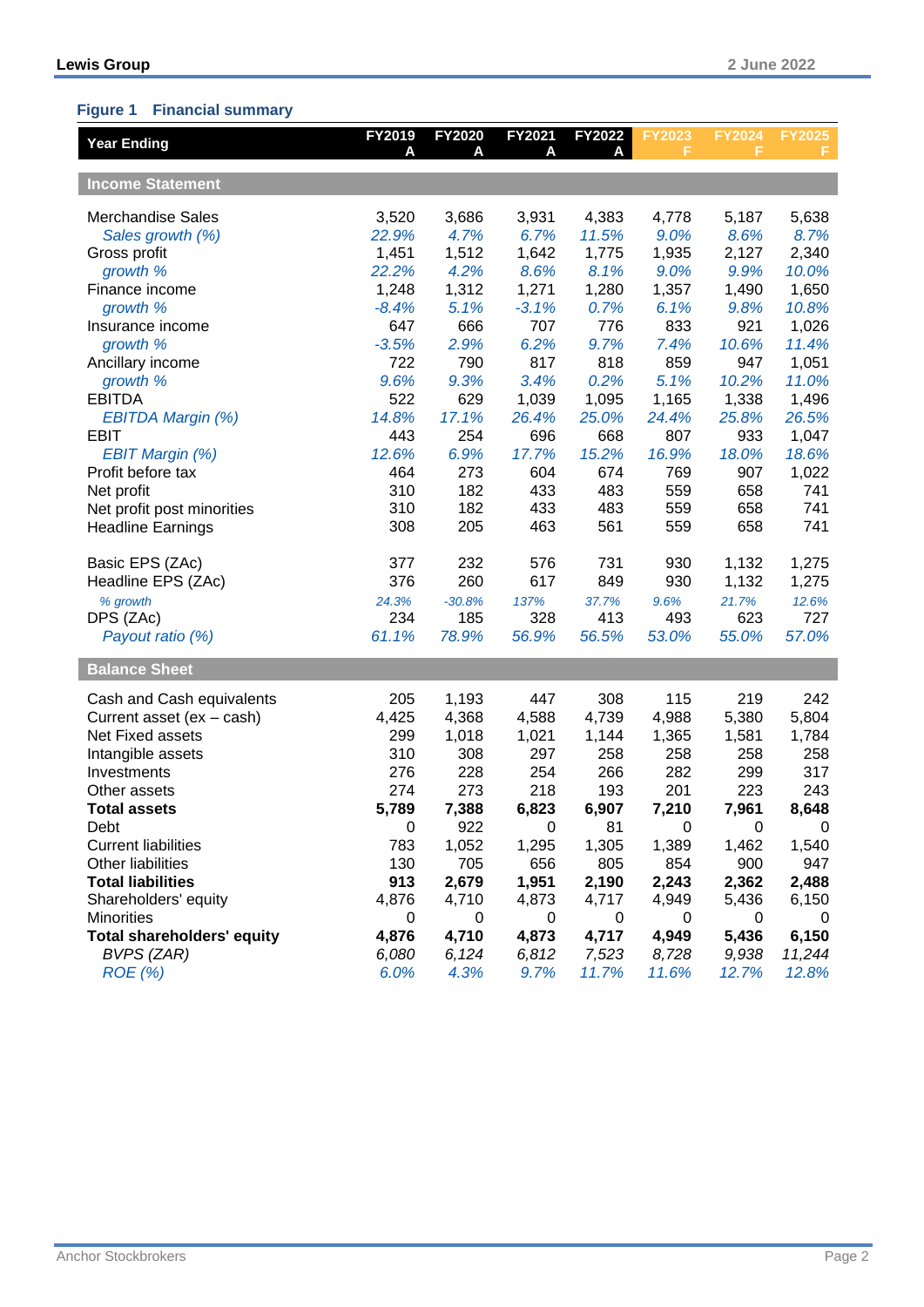| <b>Cash Flow</b>                                            |        |        |               |               |               |               |               |
|-------------------------------------------------------------|--------|--------|---------------|---------------|---------------|---------------|---------------|
| <b>Reported net profit</b>                                  | 310    | 182    | 433           | 483           | 559           | 658           | 741           |
| Change in net working capital                               | 151    | $-256$ | $-139$        | $-156$        | $-169$        | $-331$        | $-354$        |
| Dividends paid                                              | $-168$ | $-196$ | $-147$        | $-254$        | $-275$        | $-320$        | $-372$        |
| Other adjustments                                           | 235    | 920    | 661           | 632           | 703           | 834           | 928           |
| <b>Cash flow from operations</b>                            | 528    | 650    | 808           | 705           | 818           | 841           | 943           |
| <b>Net Capex</b>                                            | $-79$  | $-104$ | $-119$        | $-67$         | $-129$        | $-145$        | $-152$        |
| Capex/sales (%)                                             | 2.2%   | 2.8%   | 3.0%          | 1.5%          | 2.7%          | 2.8%          | 2.7%          |
| Other investing cash flows                                  | $-48$  | 96     | 23            | 102           | $-13$         | $-19$         | $-20$         |
| <b>Cash flow from investing</b>                             | $-127$ | -8     | $-96$         | 34            | $-142$        | $-164$        | $-173$        |
| Equity raised/(bought back)                                 | $-105$ | $-123$ | $-136$        | $-408$        | $-250$        | $-100$        | $\Omega$      |
| Net inc/(dec) in borrowings                                 |        |        |               |               |               |               |               |
| Other financing cash flows                                  | $-671$ | 469    | $-1,323$      | $-551$        | $-620$        | $-474$        | $-750$        |
| <b>Cash flow from financing</b>                             | $-776$ | 347    | $-1,459$      | $-959$        | $-869$        | $-572$        | $-747$        |
| Net cash flow                                               | $-375$ | 989    | $-747$        | $-220$        | $-193$        | 104           | 24            |
| Free cash flow                                              | 439    | 179    | 610           | 680           | 657           | 612           | 709           |
| <b>Repayment of lease liabilities</b><br>Net free cash flow | 439    | 179    | $-254$<br>355 | $-297$<br>384 | $-320$<br>337 | $-350$<br>262 | $-375$<br>334 |
|                                                             |        |        |               |               |               |               |               |
| <b>Valuation Summary</b>                                    |        |        |               |               |               |               |               |
| <b>Valuation Metrics</b>                                    |        |        |               |               |               |               |               |
| Share Price (ZAc)                                           | 3,110  | 1,782  | 3,050         | 5,019         | 5,019         | 5,019         | 5,019         |
| P/E (Underlying) (x)                                        | 8.3    | 6.8    | 4.9           | 5.9           | 5.4           | 4.4           | 3.9           |
| P/BV(x)                                                     | 0.5    | 0.3    | 0.4           | 0.7           | 0.6           | 0.5           | 0.4           |
| EV/Sales (x)                                                | 1.0    | 1.0    | 0.9           | 0.8           | 0.8           | 0.7           | 0.6           |
| EV/EBITDA (x)                                               | 6.9    | 5.7    | 3.5           | 3.3           | 3.1           | 2.7           | 2.4           |
| EV/EBIT(x)                                                  | 8.2    | 14.3   | 5.2           | 5.4           | 4.5           | 3.9           | 3.5           |
| FCF Yield (%)                                               | 14.0   | 5.7    | 11.3          | 12.2          | 10.7          | 8.3           | 10.6          |
| Dividend Yield (%)                                          | 7.5    | 10.4   | 10.8          | 8.2           | 9.8           | 12.4          | 14.5          |
| Net debt                                                    |        |        | 359           | 723           | 892           | 986           | 963           |
| Gearing ratio                                               |        |        | 7%            | 15%           | 18%           | 18%           | 16%           |

Source: Company data, FactSet, ABS estimates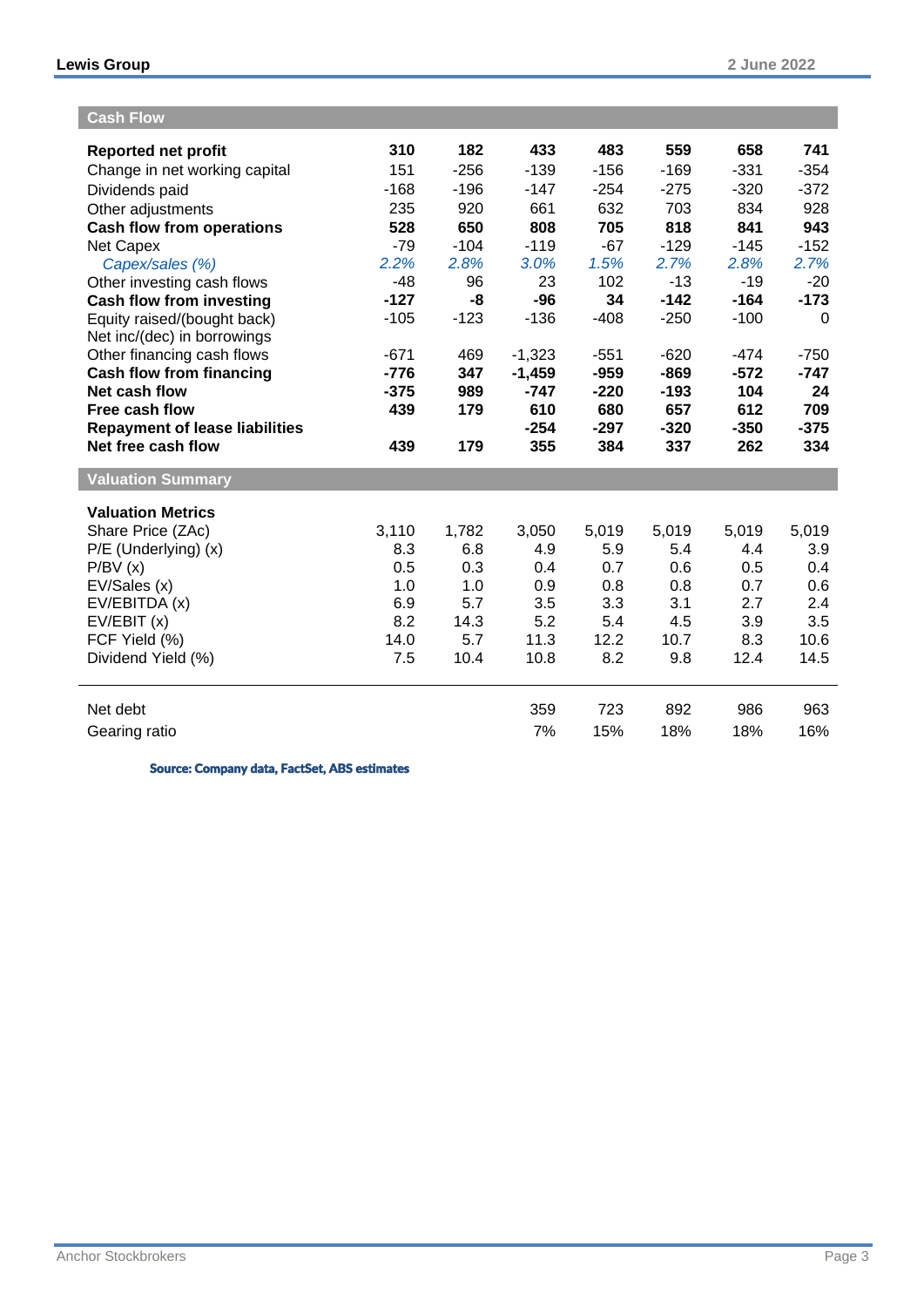# Debtors Book

The debtors book has shown further improvement in credit quality as highlighted by the following trends:

- Satisfactory paid accounts (customers have paid more than 70% of amounts due over the contract period) have risen in value from 62.2% in FY21 to 68.6%. As per the chart below this was 57.9% in FY18. By number, the value is 79%.
- Collection rates have risen to 79% from 76.3% in FY19
- ◼ Total arrears have declined from 36% to 33% in FY22.This was as high as 42% in FY18

Whilst provisions as a % of the gross book has declined from 42.6% in FY21 to 40.4%, we are not alarmed as the quality of the book is better and therefore warrants lower provisions. Provisions as a % of total arrears rose from 118% to 122%. Pepkor Holdings recently announced that its furniture credit book provisions decreased to 33% from 40% a year earlier, given improved quality and a continued positive collections performance.





*Source: Company data, ABS Research*





Source: Company data, ABS Research Source: Company data, ABS Research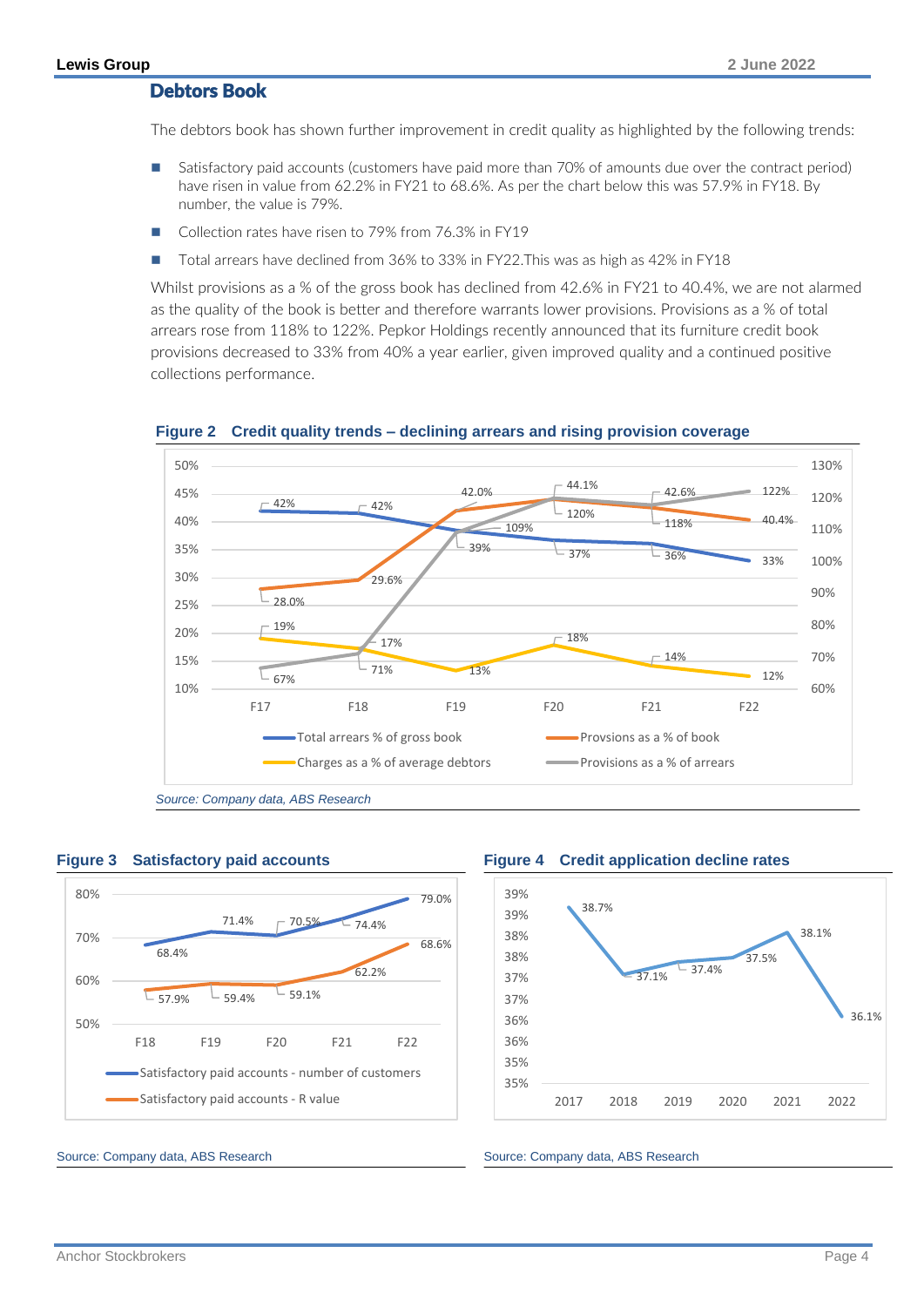A further test for adequacy of provisions is to look at coverage levels across the arrears in the three categories (satisfactory paid, slow payers, non-performing) of the book. We assume that NPAs should be fully provided for as well as >3-month arrears in the other two categories (we define this as the problematic book). Total provisions provide 148% coverage of the problematic book. We have excess provisions of R744m which represents a general provision of 13% (10% in FY21) of the gross debtors book.

In FY22 provisions of R2300m are adequate to cover:

- All the NPAs totalling R971m
- All the arrears in Slow Payers totalling R531m
- All the arrears in Satisfactory Paid R593m

We therefore believe the book is adequately provided for.

| <b>Stress test provision levels</b> | F17    | F18    | F <sub>19</sub> | F20  | F21  | F22  |
|-------------------------------------|--------|--------|-----------------|------|------|------|
| Non performing accounts             | 1484   | 1452   | 1285            | 1261 | 1238 | 971  |
| Slow payers $> 3m$ in arrears       | 483    | 460    | 412             | 383  | 382  | 364  |
| Satisfactory paid >3m in arrears    | 233    | 211    | 196             | 196  | 216  | 222  |
| Problematic book                    | 2200   | 2123   | 1894            | 1839 | 1836 | 1557 |
| Total group provisions              | 1561   | 1620   | 2323            | 2534 | 2424 | 2300 |
| % coverage                          | 71%    | 76%    | 123%            | 138% | 132% | 148% |
| Excess provisions/general provision | $-639$ | $-503$ | 429             | 695  | 588  | 744  |
| % of gross debtors                  | $-11%$ | $-9%$  | 8%              | 12%  | 10%  | 13%  |

### **Figure 5 Provision coverage of the "problematic book"**

### *Source: Company data, ABS estimates*

The sharp drop in the credit decline rate (from 38.1% to 36.1%) is counter cyclical and worthy of monitoring going forward. Management attributes this to attracting lower risk customers and not amending any credit criteria. With repeat sales at approximately 45% from existing clients, as the book improves so should the credit quality of future business. Management went on to add that the debt/income ratios of new customers is below the average of its existing customers and hence better quality.

# Earnings Revision

The strong FY22 HEPS was only 9% short of our current FY23E forecast. Revenue was broadly in line with our expectations, although UFO disappointed in the mix due to civil unrest closures and shipping delays given much of its product is imported. The better performance came largely from cost containment. We make the following changes to our earnings outlook:

- Merchandise total sales grew by 11.5% in FY22. This contrasts with Pepkor Holdings' furniture retail business which achieved 8.1% over the same period. We marginally increase our current FY23E merchandise sales forecast from R4701m to R4782m (+9%). We anticipate the credit sales mix to rise from 51.4% to 54.5%, reflecting a more difficult operating environment requiring credit as an enabler for sales.
- We reduce the GP margin from 40.6% to 40.5%, which is in line with FY22.
- Other income (Ancillary, Insurance and Finance) was up a very modest 2.8% in FY22E.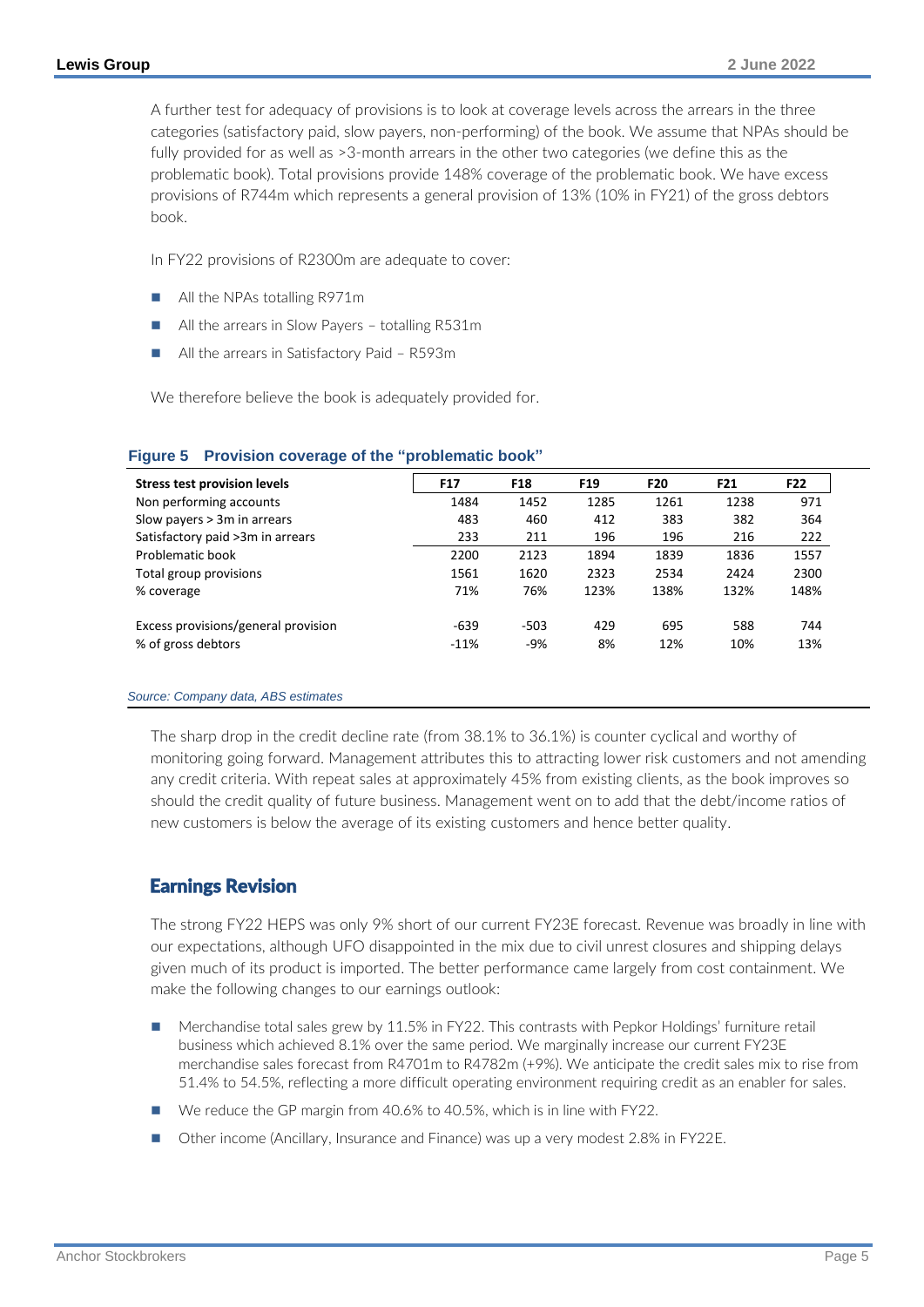- o Finance income is the largest component and in value terms has bottomed out (R1280m vs R1271m in FY21). This is due to the lower fixed interest rate book which currently has an average term of 32.7 months. We calculate the average SA finance rate (repo + 17%) in FY20 was 23.5% which dropped to 20.7% in FY21 and FY22. As the book matures the yield is therefore declining. Management disclosed the ave yield was 19.6% in FY22 (dragged a bit lower by the Rest of Africa operations), down from 21.2% in FY21 and 22.9% in FY20. With new business now done at 21.75%, and rising further given rate hikes, the yield on the book should rise towards circa 22%, an approximate potential 2% widening over the next few years. On our estimated credit sales of R2.6bn it equates to an annual post tax earnings benefit of R38m, 7% of FY22 headline earnings.
- o Ancillary income showed little growth (+0.2%) despite the 17% growth in credit sales. Whilst in the long term it will track credit sales, there is a lag. This is particularly true for the extended warranty cover which only kicks in after a product is one year old as the first year is covered by the manufacturers warranty. Management discloses Ancillary income in two categories. The first is "At a point in time" and would include delivery fees as an example – this was up 7%. The second category is "Over time" and this was down 2% indicating the lagged effect – this would include monthly service charges and extended warranty revenue. We anticipate 5.1% growth in FY23E and 10.2% in FY24E.
- o Insurance income also tracks credit sales. It was up 9.7%, responding quicker to the credit sales growth. There are some upfront costs in the policy which would result in a lag but to a lesser degree. We forecast 7.4% and 10.6% growth in FY23E and FY24E.
- We have operating costs growing 6.9% in FY23E management is guiding towards 4-8%. Given the inflationary environment we would rather be towards the upper end of guidance. Forecast risk is high as demonstrated by the FY22 results.
- We forecast debts costs at 12.3% and 13% of gross debtors in FY23E and FY24E. FY22 saw an impressive decline in debtors costs, and we don't see this as repeatable in the short to medium term (despite rising debit order collections). It declined from 14% in FY21 to 12%. Managements medium term target is 12-15%.
- The adjusted EBIT margin in FY22 was 17.7% (15.2% post impairments of right of use assets and goodwill). We revise our FY23E EBIT margin estimate down from 17.7% to 16.9% given higher cost growth, rising debtor costs and the lagged impact on other revenue. Management is guiding towards 14-18% in FY23E. We have it rebounding to 18% in FY24E when UFO is anticipated to recover, and other income bounces back following robust credit sales growth.

Because of the above changes, we revise our FY23E HEPS from 935c to 930c, up 10% on FY22. We revise FY24E from 1119c to 1132c, up 22%. We model for a 53% dividend payout ratio in FY23E resulting in a 493c dividend, up 19%.

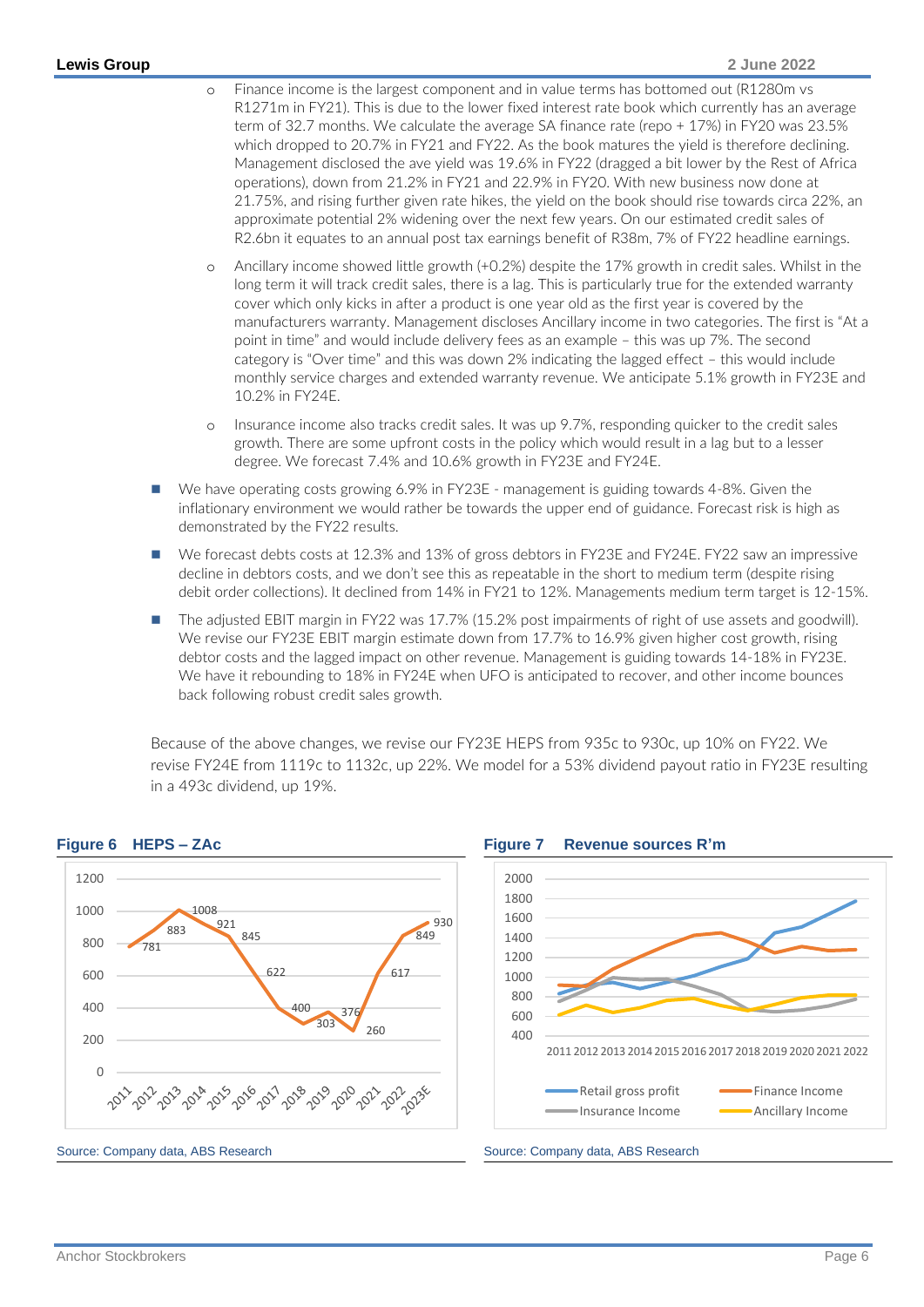

# **Figure 8 GP Margin Figure 9 Credit sales mix**





Source: Company data, ABS Research Source: Company data, ABS Research





# Share Buybacks

The company continues to buy back shares - by FY22, 26.1m shares have been acquired since 2018, with 8.8m (ave price of R40.34) in FY22, the biggest annual purchase. In total 37.2% of shares since listing have been bought back (ave price R31.82). The benefit to HEPS has been significant as per the chart below. FY22 headline earning rose by 21% and HEPS by 38%.

We believe buybacks will continue at current share price levels given the significant discount to NAV and strong cash generation. We forecast for a further 6m shares to be cancelled in FY23E. The group received the authority from shareholders to purchase a further 10% in October 2021 – 48% of this mandate has already been purchased.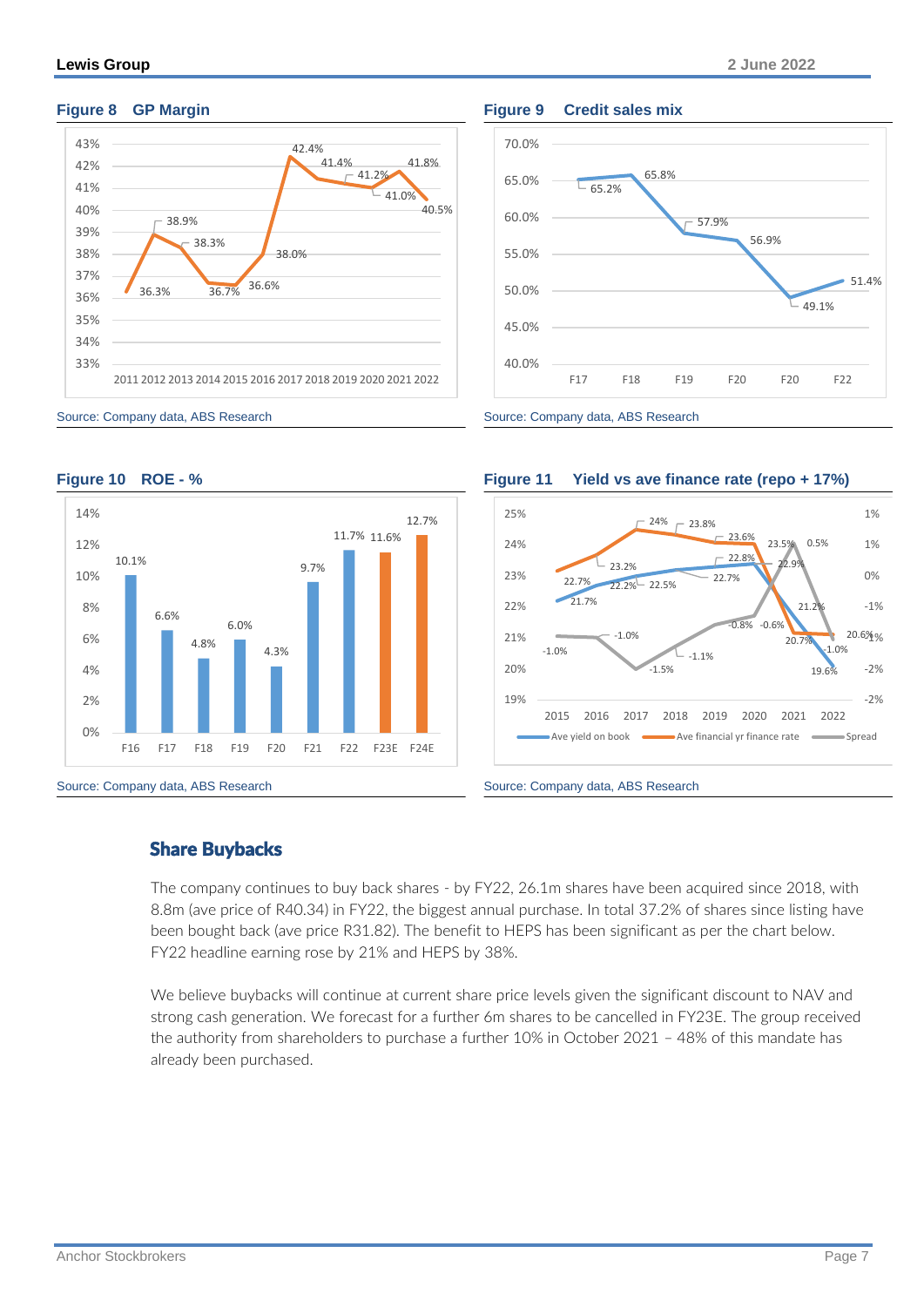



# Updated Valuation

### **Figure 14 DFCF valuation assumptions Figure 15 DFCF sensitivity to WACC and growth rate**

| <b>WACC Assumptions</b>           |       |
|-----------------------------------|-------|
| Risk free rate                    | 9.9%  |
| Beta                              | 1.0   |
| Market risk premium               | 6.5%  |
| Marginal tax rate                 | 28.0% |
| Pre-tax cost of debt              | 6.5%  |
| Cost of equity                    | 16.4% |
| Target debt/value ratio           | 15%   |
| Target equity/value ratio         | 85%   |
| <b>WACC</b>                       | 14.6% |
| <b>Growth Rate assumption</b>     |       |
| Sustainable long term growth rate | 4.0%  |

|                    |      | <b>WACC</b> |          |      |      |      |  |  |  |
|--------------------|------|-------------|----------|------|------|------|--|--|--|
|                    |      | $-1%$       | $-0.50%$ | 0%   | 0.5% | 1.0% |  |  |  |
| Terminal<br>Growth | 3.0% | 7832        | 7359     | 6928 | 6536 | 6177 |  |  |  |
|                    | 3.5% | 8064        | 7562     | 7107 | 6694 | 6316 |  |  |  |
|                    | 4%   | 8321        | 7785     | 7303 | 6865 | 6468 |  |  |  |
|                    | 4.5% | 8606        | 8032     | 7517 | 7053 | 6633 |  |  |  |
|                    | 5%   | 8923        | 8306     | 7755 | 7260 | 6814 |  |  |  |
|                    |      |             |          |      |      |      |  |  |  |

### *Source: ASB estimates Source: ASB estimates*

We update the risk-free rate from 9.5% to 9.9% and use a debt/equity of 15:85 given the right of use assets. This results in a revised WACC of 14.6%. Our valuation range equates to R66.94-R80.32 /share, a mid-point valuation of R73. By contrast the NAV per share in FY22 was R75.27.

Net capex of R67m in FY22 came in lower than our estimates. We have it rising to R129m in FY23E – this compares to R119m in FY21.

Based on our HEPS forecasts, the stock trades on a very attractive 5.4x forward P/E, a 3.1x EV/EBITDA. The stock has traded on an average 10-year P/E of 7.4x, suggesting upside of 32% or a price of R68,80. We expect the rerating to be driven by rising ROE's - we have it forecast at 12.7% in FY24E after reaching a low of 4.8% in FY18. Management is targeting 15% in five years. Apart from this potential rerating the annual return to shareholders is significant (circa 20%) given the high dividend yield and ongoing share buyback.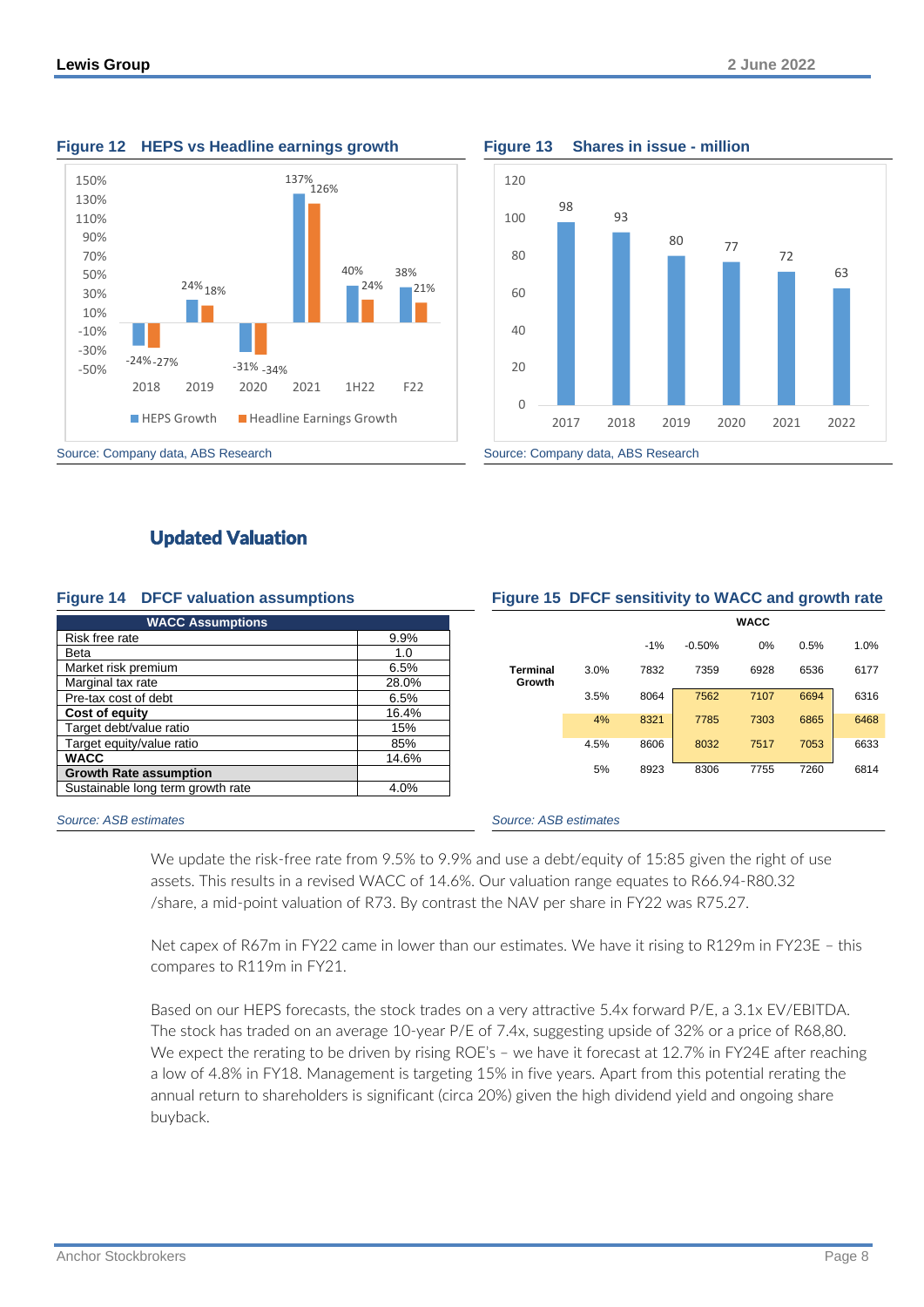# Risks

- A slow to little recovery in the SA economy will impact sales but also its customers affordability and hence the quality of the debtors book. At present management is coping with rising inflation (maintain GP margins) and supply issues whilst the debtors book quality is at its best.
- A sharp devaluation of the rand will have a negative impact on the pricing of its imports which accounts for circa 30% of its stock procurement
- A further COVID-19 induced lockdown
- Further civil unrest that leads to store damage, stolen or damaged stock and lost trading days. Whilst the company remains insured for such events (it has successfully claimed damages from SASRIA), the future shopping patterns of the locals in the affected areas is impacted well after the event. The company has separate insurance cover for business interruption losses to mitigate.
- A sharp rerating of the stock would hinder the share buyback opportunities which are providing an underpin to our HEPS growth forecasts. This could be mitigated by a higher dividend payout ratio.
- Further reputational and financial damage resulting from the ongoing legal proceedings with Summit Financial Partners